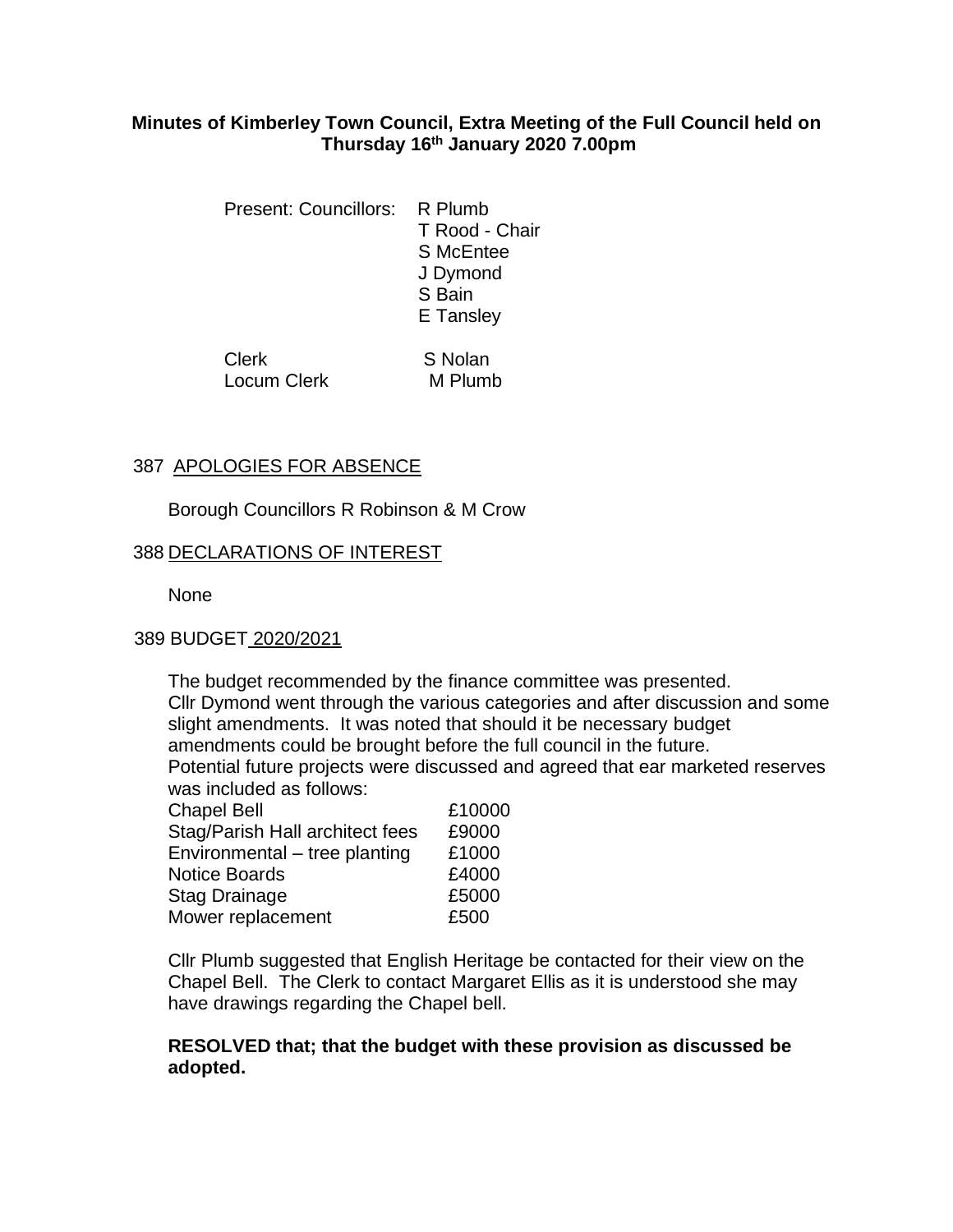# 390 PRECEPT 2020/2021

After discussion it was agreed to increase the Precept by 1.5% Vote for 5 1 against The clerk to submit this decision to the borough council

## **RESOLVED that; the precept be £122920 for the year 2020/2021**

## 391AUDITORS REPORT 2018/2019

The Acting Town Clerk reported that the External Auditor had finally completed the final stage of the annual audit of accounts. He provided a full report of the Auditors report and related papers and the meeting discussed the details. The appropriate Public Notices will now be displayed for the required period. Copies of the AGAR will be made available for purchase by any Member of the Public, and it will be retained for Public access for a minimum of 5 years.

The Acting Town Clerk also reported that the reason for the delay in issuing the confirmation of completion of the Annual Audit was caused because "challenging correspondence" had been received by the External Auditor against the Town Council AGAR submission. This needed the attention by the Auditor. After consideration, the External Auditor had determined that the "challenging information" did not meet the qualification criteria required for a formal objection (to the accounts). The Notice of completion of the Audit was therefore issued.

The Acting Town Clerk had written requesting details of the challenge, in order to enable the Council to review its detailed financial procedures. . However the Auditors had confirmed that there was no obligation on the Auditor to provide the details requested. After discussion, the meeting **agreed** that the Acting Town Clerk make a further request, in an attempt to identify the nature/aspect of the challenge, not the identity of the "Challenger". This would be solely used to identify additional improvements to the Town Councils detailed financial procedures and regulations.

# **RESOLVED that; the contents of the Auditors report be noted**

#### 392 DATE OF NEXT MEETING

Full Council Thursday 30<sup>th</sup> January 2020 at 7pm Recreation & Parish Thursday 13<sup>th</sup> February 2020 at 7pm